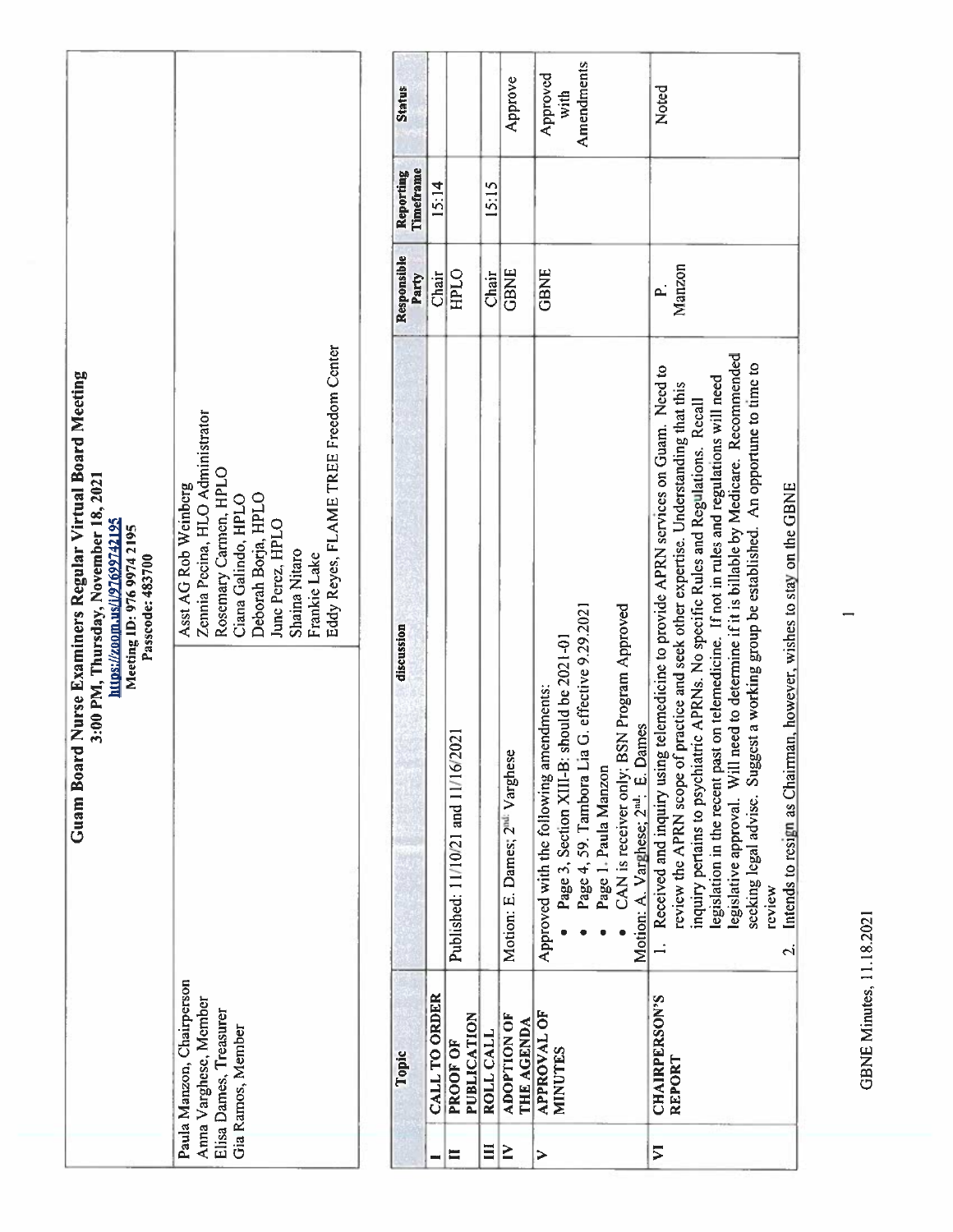| Status                 |                                                                                                                                        | Noted                                                                                                                                                                                                                                                | Noted                                                                                                                                                                                                                                                                                              | Noted                                                                                                                                                                                                                                                                                       | No Report  | Noted                                                                                                                                                                                                                                                                                                     | No Report                             | No Report                                    | No Report                              | Noted                                                                                                                                                                      | Noted                                                                                                                                                                                                                                                                | Noted                                                                                                                                                        |                              | Tabled                                                        | Closed                                                                                                                                                                                                                                                                                                                           |
|------------------------|----------------------------------------------------------------------------------------------------------------------------------------|------------------------------------------------------------------------------------------------------------------------------------------------------------------------------------------------------------------------------------------------------|----------------------------------------------------------------------------------------------------------------------------------------------------------------------------------------------------------------------------------------------------------------------------------------------------|---------------------------------------------------------------------------------------------------------------------------------------------------------------------------------------------------------------------------------------------------------------------------------------------|------------|-----------------------------------------------------------------------------------------------------------------------------------------------------------------------------------------------------------------------------------------------------------------------------------------------------------|---------------------------------------|----------------------------------------------|----------------------------------------|----------------------------------------------------------------------------------------------------------------------------------------------------------------------------|----------------------------------------------------------------------------------------------------------------------------------------------------------------------------------------------------------------------------------------------------------------------|--------------------------------------------------------------------------------------------------------------------------------------------------------------|------------------------------|---------------------------------------------------------------|----------------------------------------------------------------------------------------------------------------------------------------------------------------------------------------------------------------------------------------------------------------------------------------------------------------------------------|
| Reporting<br>Timeframe |                                                                                                                                        | 15:25                                                                                                                                                                                                                                                | 15:35                                                                                                                                                                                                                                                                                              | 15:40                                                                                                                                                                                                                                                                                       |            |                                                                                                                                                                                                                                                                                                           |                                       |                                              |                                        |                                                                                                                                                                            |                                                                                                                                                                                                                                                                      | 15:23                                                                                                                                                        |                              | 15:55                                                         | 15:55                                                                                                                                                                                                                                                                                                                            |
| Responsible<br>Party   |                                                                                                                                        | E. Dames                                                                                                                                                                                                                                             | G. Ramos                                                                                                                                                                                                                                                                                           | Varghese<br>∢                                                                                                                                                                                                                                                                               |            | E. Dames                                                                                                                                                                                                                                                                                                  |                                       |                                              |                                        | HPLO                                                                                                                                                                       | Z. Pecina                                                                                                                                                                                                                                                            | GBNE                                                                                                                                                         | <b>GBNE</b>                  |                                                               |                                                                                                                                                                                                                                                                                                                                  |
| discussion             | Oversight Hearing: Interested in hearing more on the disciplinary matrix, rules and<br>regulations, case loads<br>$\ddot{\mathcal{E}}$ | Schedules be addressed as soon as possible. E. Dames agreed<br>to work on the Fee Schedule. Proposed new fees will be approved by the GBNE, then ratified<br>Z. Pecina recommended that Fee<br>Lisa Dames: Nothing to report.<br>by the Legislature. | G. Ramos recalled an Iowa-based matrix that is very comprehensive. HPLO to resend a<br>copy of the matrix for the GBNE's review. Suggest meeting the 1st week in December:<br>Disciplinary Matrix Guidance. No assigned for this function.<br>Paula and Kathleen will participate<br>$\widehat{a}$ | Suggest<br>that we need to restart to review process and involve experts for each of the standards in<br>Rules & Regulations. A. Varghese had some discussions prior to the pandemic.<br>the specialty areas. Recalled that RFNA needs to be reflected in the Rules and<br>Regulations<br>6 | RFNA.<br>ତ | Changes reviewed with Asst AG Weinberg for legal review, who suggested that changes<br>be incorporated in google docs. Will aim to present changes at the next meeting. The<br>Forms. E Dames reviewed the applications and renewal applications with Brenda<br>GBNE applications forms will be used<br>€ | Duty to Report<br>$\widehat{\bullet}$ | <b>GBNE</b> Initial/Renewal Application<br>€ | Nothing to report                      | Schedule Next Testing. Received incomplete packets, so awaiting updates in the mail.<br>Therefore, cannot set-up a testing date until all tests packets are complete.<br>ನ | Expressed appreciation to Paula Manzon for attending the Oversight Hearing.<br>Elections for the GBNE Chairperson will be held at the next meeting.<br>Ethics and Board Orientation training is forthcoming<br>$\widehat{\mathbf{c}}$<br>କ<br>$\widehat{\mathbf{c}}$ | a letter. Case is officially closed.<br>GBNE-CO-20-009 (Complainant: Robert Cruz): expecting<br>No other practice issues. Currently addressing his concerns. | <b>GBNE Complaints</b><br>ਕਿ | GBNE-CO-19-005 (B. Manzana) Received 6/28/19<br>$\Rightarrow$ | Termination). Unsafe medication practice. Gave right medication. No patient harm<br>GBNE-CO-19-007 (*Reassigned 8/31/21 to A. Varghese) Received 4/22/19: LPN<br>initially received complaint in 2019 (Suspension) unsafe medication practice.<br>GBNE-CO-19-008 (*Reassigned 8/31/21 to A. Varghese) Received 5/8/19<br>5<br>E) |
| Topic                  |                                                                                                                                        | <b>TREASURER'S</b><br><b>REPORT</b>                                                                                                                                                                                                                  | <b>COMMITTEE</b><br><b>REPORTS</b>                                                                                                                                                                                                                                                                 |                                                                                                                                                                                                                                                                                             |            |                                                                                                                                                                                                                                                                                                           |                                       |                                              | EDUCATION<br><b>REPORTS</b><br>NURSING | ASSISTANTS<br><b>CERTIFIED</b><br>NURSING                                                                                                                                  | <b>Administrator's</b><br>Report                                                                                                                                                                                                                                     |                                                                                                                                                              |                              |                                                               |                                                                                                                                                                                                                                                                                                                                  |
|                        |                                                                                                                                        | VII                                                                                                                                                                                                                                                  | VIII                                                                                                                                                                                                                                                                                               |                                                                                                                                                                                                                                                                                             |            |                                                                                                                                                                                                                                                                                                           |                                       |                                              | ×                                      | ×                                                                                                                                                                          | X                                                                                                                                                                                                                                                                    |                                                                                                                                                              |                              |                                                               |                                                                                                                                                                                                                                                                                                                                  |

**GBNE Minutes, 11.18.2021** GBNE Minutes. 11.18.2021

 $\overline{2}$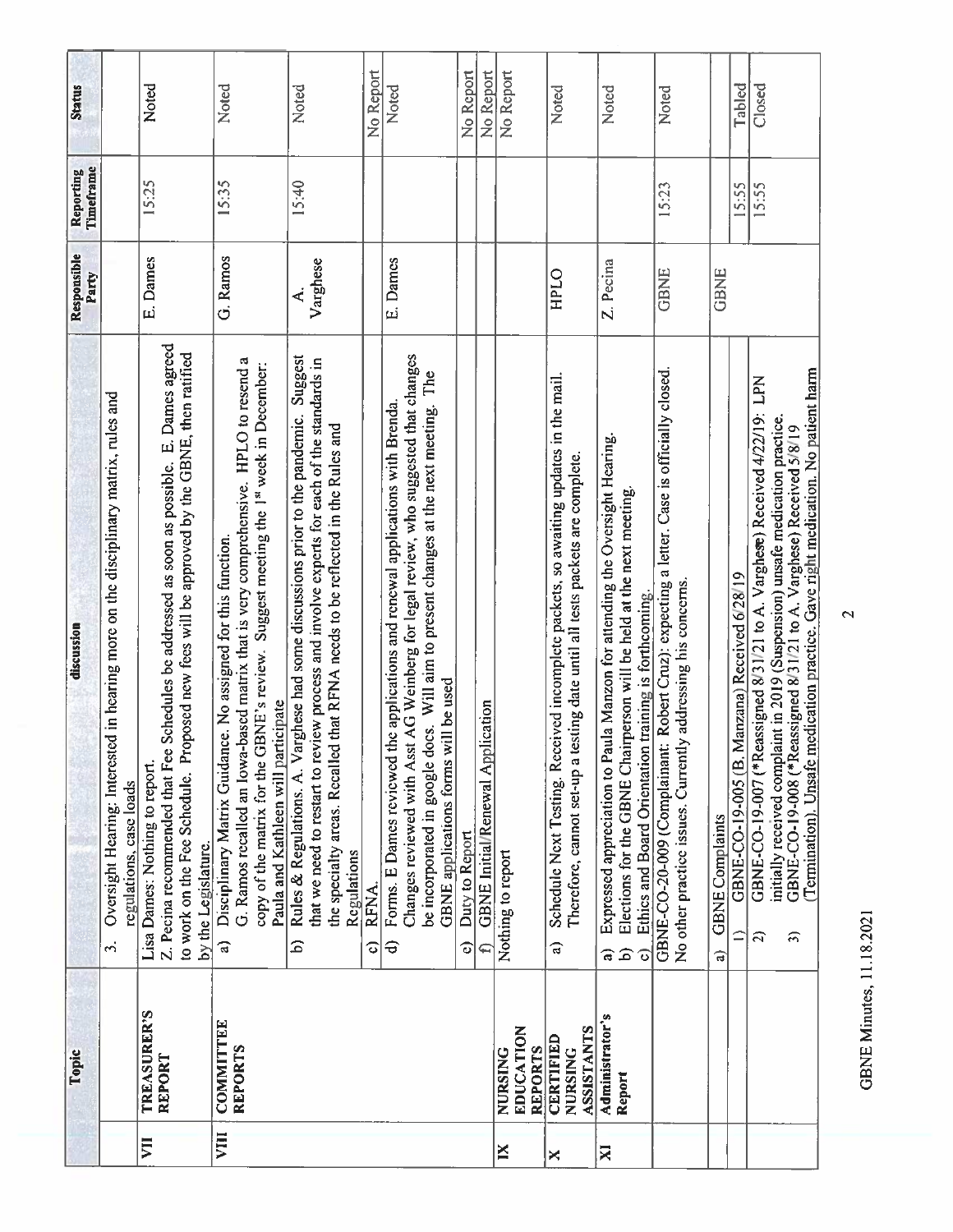| <b>Status</b>          | Closed                                                                                                                                                                                                                                                                                                                                   | tabled                                                      | Closed                                                                                                                                                                                                                                                                                                                         | Tabled                                           | Tabled                                          | Tabled                                                                                                                           | Tabled                                                                 | Closed                                                                                                                                                                                                                                                                                                                                                                                                     | Tabled                                                        | Tabled                                                                                                        | Tabled                                                            | Tabled                                                                                                                                                                                                                                                                                                                                                                                                                                                |
|------------------------|------------------------------------------------------------------------------------------------------------------------------------------------------------------------------------------------------------------------------------------------------------------------------------------------------------------------------------------|-------------------------------------------------------------|--------------------------------------------------------------------------------------------------------------------------------------------------------------------------------------------------------------------------------------------------------------------------------------------------------------------------------|--------------------------------------------------|-------------------------------------------------|----------------------------------------------------------------------------------------------------------------------------------|------------------------------------------------------------------------|------------------------------------------------------------------------------------------------------------------------------------------------------------------------------------------------------------------------------------------------------------------------------------------------------------------------------------------------------------------------------------------------------------|---------------------------------------------------------------|---------------------------------------------------------------------------------------------------------------|-------------------------------------------------------------------|-------------------------------------------------------------------------------------------------------------------------------------------------------------------------------------------------------------------------------------------------------------------------------------------------------------------------------------------------------------------------------------------------------------------------------------------------------|
| Reporting<br>Timeframe |                                                                                                                                                                                                                                                                                                                                          |                                                             |                                                                                                                                                                                                                                                                                                                                |                                                  |                                                 |                                                                                                                                  |                                                                        | 16:15                                                                                                                                                                                                                                                                                                                                                                                                      | 16:21                                                         | 16:22                                                                                                         |                                                                   |                                                                                                                                                                                                                                                                                                                                                                                                                                                       |
| Responsible<br>Party   |                                                                                                                                                                                                                                                                                                                                          |                                                             |                                                                                                                                                                                                                                                                                                                                |                                                  |                                                 |                                                                                                                                  |                                                                        |                                                                                                                                                                                                                                                                                                                                                                                                            |                                                               |                                                                                                               |                                                                   |                                                                                                                                                                                                                                                                                                                                                                                                                                                       |
| discussion             | identified or documented. No clear evidence. Did not admit to an error. Investigation<br>Motion to Close the case that the complainant has insufficient evidence and the<br>and review of the documentation was unsubstantiated that there was an error.<br>licensee has denied the allegations: A. Varghese; 2 <sup>nd</sup> : G. Ramos | GBNE-CO-19-018 (E. Dames) Received 10/1/19<br>$\widehat{+}$ | colleagues of her whereabouts. Licensee was terminated, and subsequently re-hired.<br>GBNE-CO-20-002 (B. Santos) Received 6/1/20. B. Santos former investigator.<br>Allegation of abandonment of post. No adverse reaction or harm. Informed<br>Motion to Close the Case: P. Manzon; 2 <sup>nd</sup> A. Varghese.<br>$\hat{5}$ | GBNE-CO-20-003 (B. Manzana) Received 6/1/20<br>ଚ | GBNE-CO-20-004 (E. Dames) Received 6/1/20<br>L) | 3, 4, 6 & 7 (B. Santos/K. Hitosis, and G. Woodard/K.<br>Fernandez assigned 9/9/21) Received 9/16/20<br>GBNE-CO-20-007/1, 2<br>వి | GBNE-CO-20-008 (Reassign to B. Manzana 5/18/21) Received 10/19/20<br>ର | herself as a medical doctor; badge indicates Nurse Practitioner. Software issues at<br>Presented written results of Investigative Findings. At no time did she represent<br>GBNE-CO-20-010 (*Reassigned 8/26/21 to P. Manzon) Received 11/20/20.<br>GMRC that created the written error. Claimant will be informed.<br>Motion to close the case: A. Varghese; 2 <sup>nd</sup> : E. Dames.<br>$\widehat{=}$ | Dames) Received 3/3/21<br>GBNE-CO-21-001 (E.<br>$\widehat{=}$ | GBNE-CO-21-003 (*Reassigned 8/26/21 to P. Manzon) Received 6/10/21. Awaiting<br>a response.<br>$\overline{2}$ | Woodard) Received 8/23/21<br>GBNE-CO-21-004 (G.<br>$\widehat{13}$ | alteration. Doctor ordered a size, but Nurse provided a different size (nurses heard a<br>were altered per the doctors request. Patient ended up having a bypass; indicated no<br>Ramos) Received 8/23/21. Allegations of Falsification and<br>different size). Doctor directed that the documentation be corrected; documents<br>harm. Nurses were suspended. Requested more time to make a recommendation<br>GBNE-CO-21-005 (G.<br>$\left(4\right)$ |
| Topic                  |                                                                                                                                                                                                                                                                                                                                          |                                                             |                                                                                                                                                                                                                                                                                                                                |                                                  |                                                 |                                                                                                                                  |                                                                        |                                                                                                                                                                                                                                                                                                                                                                                                            |                                                               |                                                                                                               |                                                                   |                                                                                                                                                                                                                                                                                                                                                                                                                                                       |

**GBNE Minutes, 11.18.2021** GBNE Minutes, 11.15.2021

 $\tilde{3}$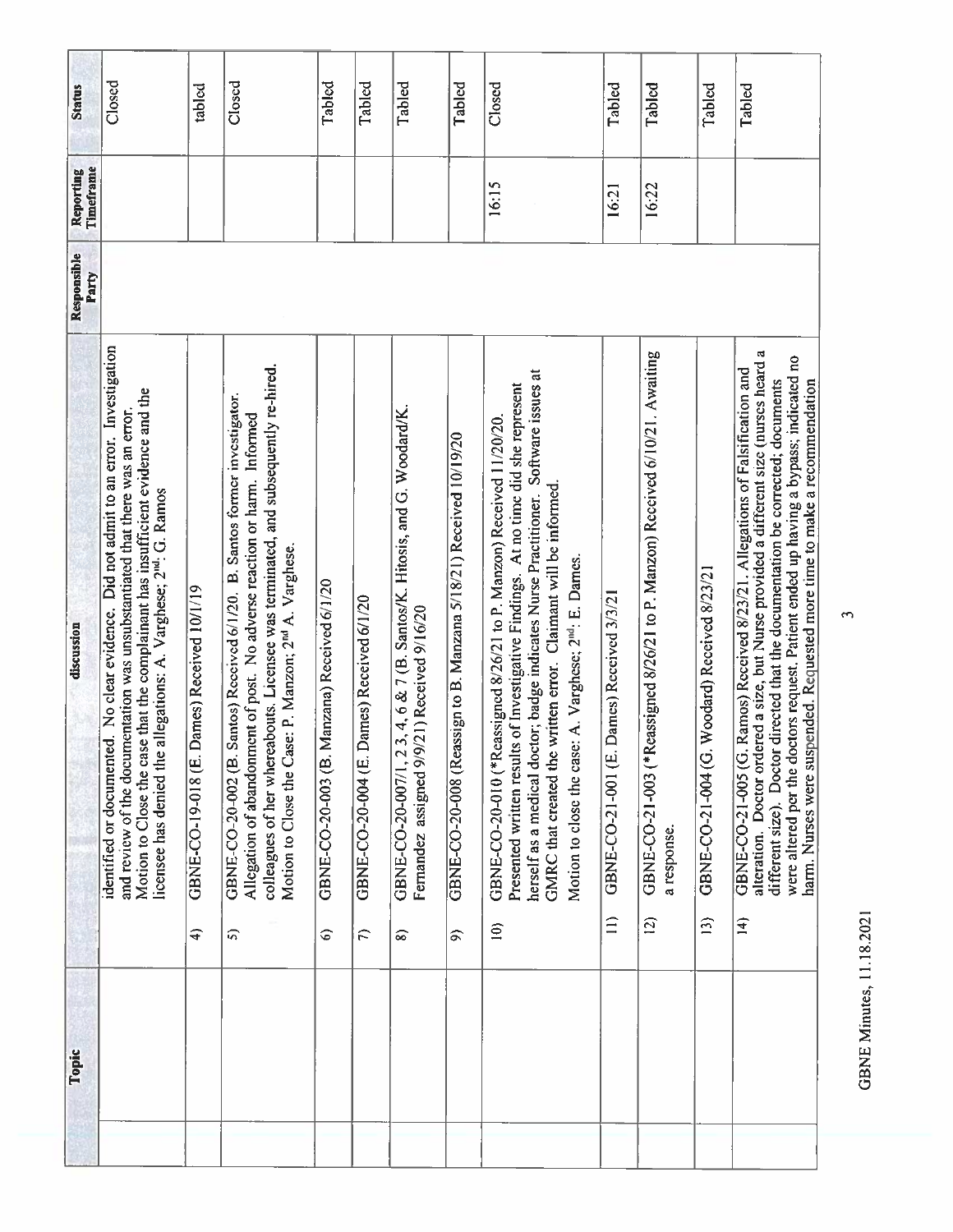| Status                 | Tabled                                                                                | Tabled                                                                                                                                                                                                                                                             |                                                                                                                                                                                    |                                                                                                                    | Approved                            | Approved                                            | Approved                                          | Approved                                      | Approved                                       | Approved                                           | Approved                                                                 | Approved                                                             | Approved                                          | Approved                                             | Approved                                           | Approved                                    | Approved                                          | Approved                                              | Approved                                                         | Approved                                                   | Approved                                                      | Approved                                            | Approved                                                | Approved                                        | Approved                                           | Approved                                                   | Approved                                                  |
|------------------------|---------------------------------------------------------------------------------------|--------------------------------------------------------------------------------------------------------------------------------------------------------------------------------------------------------------------------------------------------------------------|------------------------------------------------------------------------------------------------------------------------------------------------------------------------------------|--------------------------------------------------------------------------------------------------------------------|-------------------------------------|-----------------------------------------------------|---------------------------------------------------|-----------------------------------------------|------------------------------------------------|----------------------------------------------------|--------------------------------------------------------------------------|----------------------------------------------------------------------|---------------------------------------------------|------------------------------------------------------|----------------------------------------------------|---------------------------------------------|---------------------------------------------------|-------------------------------------------------------|------------------------------------------------------------------|------------------------------------------------------------|---------------------------------------------------------------|-----------------------------------------------------|---------------------------------------------------------|-------------------------------------------------|----------------------------------------------------|------------------------------------------------------------|-----------------------------------------------------------|
| Timeframe<br>Reporting |                                                                                       | 16:28                                                                                                                                                                                                                                                              |                                                                                                                                                                                    | 16:32                                                                                                              |                                     |                                                     |                                                   |                                               |                                                |                                                    |                                                                          |                                                                      |                                                   |                                                      |                                                    |                                             |                                                   |                                                       |                                                                  |                                                            |                                                               |                                                     |                                                         |                                                 |                                                    |                                                            |                                                           |
| Responsible<br>Party   |                                                                                       |                                                                                                                                                                                                                                                                    |                                                                                                                                                                                    | GBNE                                                                                                               |                                     |                                                     |                                                   |                                               |                                                |                                                    |                                                                          |                                                                      |                                                   |                                                      |                                                    |                                             |                                                   |                                                       |                                                                  |                                                            |                                                               |                                                     |                                                         |                                                 |                                                    |                                                            |                                                           |
| discussion             | Manzon) Received 9/13/21. Awaiting a response<br>GBNE-CO-21-006 (P.<br>$\overline{5}$ | testimony, employment status, etc. More information is needed for a decision could be<br>recommend that Mr. Redila be invited to provide an update at the next meeting, eg<br>GMTC CNA Graduate, Howard Redila. In discussion with Asst AG Weinberg,<br>made.<br>କ | to Review and Approve Renewal Applications. To be routed to<br>2021-02 will be placed on the Agenda of the next meeting.<br>the GBNEW for signature.<br>GBNE Resolution 2021-01 EO | TEMPORARY WORK PERMIT APPLICATIONS - Reviewed by two Board members<br>Motion: a Varghese; 2 <sup>nd</sup> G. Ramos | Chen, Tina - ETWP #21L04 Eff 9/1/21 | Lumogda, Fredlyn Rose - ETWP #21L05 Eff 9/1/21<br>ନ | Borja, Dray Jose P. - ETWP #21L06 Eff 9/1/21<br>ၮ | Pama, Meliza A. - ETWP #21L07 Eff 9/1/21<br>╤ | Burgess, Marise - ETWP #21L08 Eff 9/20/21<br>ଜ | #21L09 Eff 9/21/2<br>Zapanta, Paulo D. - ETWP<br>ତ | ETWP #21L09 Eff 9/21/21<br>De Joya, Casey Nicole O. -<br>$\widehat{\pi}$ | 1L10 Eff 9/21/21<br>Lee, Christin C. - ETWP #2<br>$\widehat{\infty}$ | Vargas, Melanie L. - ETWP #21L12 Eff 9/21/21<br>ெ | 10) San Agustin, Cyrene J. - ETWP #21L13 Eff 9/29/21 | 11) Wallace, Floresa S. - ETWP #21R121 Eff 9/16/21 | 12) Nagy, Lisa R - ETWP #21R122 Eff 9/20/21 | 13) Wright, Caprice M. - ETWP #21R123 Eff 9/22/21 | - ETWP #21R124 Eff 9/24/21<br>14) Maliaman, Alfred F. | R125 Eff 10/4/2<br>Kim, Jiyeon P. -- ETWP #21<br>$\overline{15}$ | 16) Pikkarainen, Taylor B. - WP #21R126 Eff 10/4/21-1/4/22 | #21R127 Eff 9/27/21-12/29/21<br>17) Harnett, Deborah A. - TWP | #21R128 Eff 10/4/2<br>18) Griggs, Zachary L. – ETWP | $-$ ETWP #21R129 Eff 10/4/21<br>Yates, Matthew F.<br>19 | 20) Walker, Kahla J. - ETWP #21R130 Eff 10/4/21 | 21) Santiago, Catherine - ETWP #21R131 Eff 10/4/21 | 22) Schlotfldt, Nicole M. - TWP #21R132 Eff 10/4/21-1/4/22 | R133 Eff 10/4/21-1/4/22<br>23) Fenner, Sarah A. - TWP #21 |
| Topic                  |                                                                                       | <b>Old Business</b>                                                                                                                                                                                                                                                |                                                                                                                                                                                    | New Business                                                                                                       |                                     |                                                     |                                                   |                                               |                                                |                                                    |                                                                          |                                                                      |                                                   |                                                      |                                                    |                                             |                                                   |                                                       |                                                                  |                                                            |                                                               |                                                     |                                                         |                                                 |                                                    |                                                            |                                                           |
|                        |                                                                                       | χij                                                                                                                                                                                                                                                                |                                                                                                                                                                                    | XIII                                                                                                               |                                     |                                                     |                                                   |                                               |                                                |                                                    |                                                                          |                                                                      |                                                   |                                                      |                                                    |                                             |                                                   |                                                       |                                                                  |                                                            |                                                               |                                                     |                                                         |                                                 |                                                    |                                                            |                                                           |

**GBNE Minutes, 11.18.2021** GBNE Minutes, 11.18.2021

4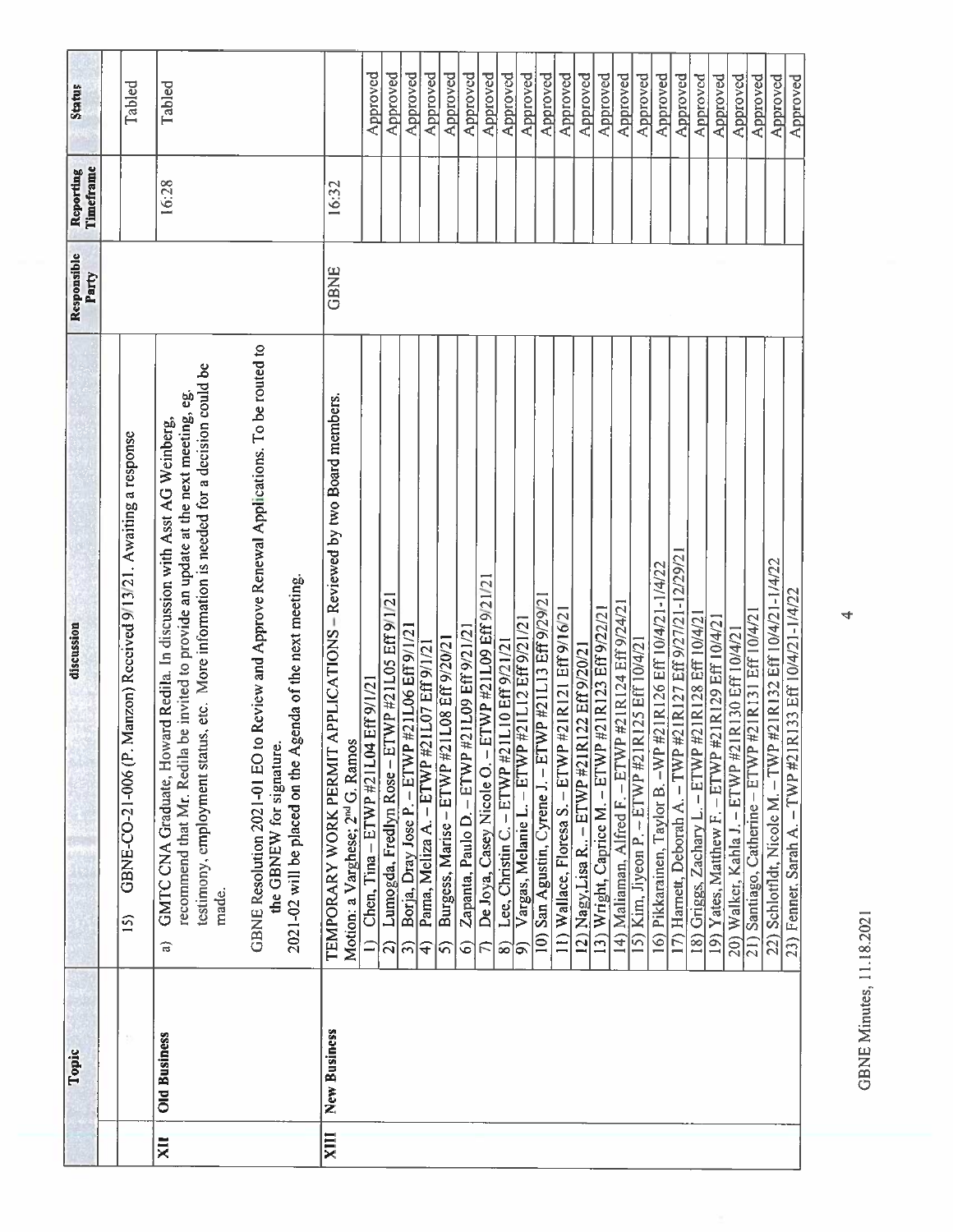| Status                 | Approved                                                        | Approved                                              | Approved                                                  | Approved                                                       | Approved                                                           | Approved                                                                  | Approved                                                                      | Approved                                                       | Approved                                                         | Approved                                                            | Approved                                               | Approved                                                  | Approved                                               | Approved                                                       | Approved                                         | Approved                                                              | Approved                                                                       | Approved                                                    | Approved                                                                       | Approved                                                      | Approved                                                      | Approved                                                                     | Approved                                                    | Approved                                       | Approved                                        | Approved                                                          | Approved                                              | Approved                                                   | Approved                                                          | Approved                                                     | Approved                                                         | Approved                                              | Approved                                                                   | Approved                                                          | Approved                                                          | Approved                                                 | Approved                                                              |
|------------------------|-----------------------------------------------------------------|-------------------------------------------------------|-----------------------------------------------------------|----------------------------------------------------------------|--------------------------------------------------------------------|---------------------------------------------------------------------------|-------------------------------------------------------------------------------|----------------------------------------------------------------|------------------------------------------------------------------|---------------------------------------------------------------------|--------------------------------------------------------|-----------------------------------------------------------|--------------------------------------------------------|----------------------------------------------------------------|--------------------------------------------------|-----------------------------------------------------------------------|--------------------------------------------------------------------------------|-------------------------------------------------------------|--------------------------------------------------------------------------------|---------------------------------------------------------------|---------------------------------------------------------------|------------------------------------------------------------------------------|-------------------------------------------------------------|------------------------------------------------|-------------------------------------------------|-------------------------------------------------------------------|-------------------------------------------------------|------------------------------------------------------------|-------------------------------------------------------------------|--------------------------------------------------------------|------------------------------------------------------------------|-------------------------------------------------------|----------------------------------------------------------------------------|-------------------------------------------------------------------|-------------------------------------------------------------------|----------------------------------------------------------|-----------------------------------------------------------------------|
| Timeframe<br>Reporting |                                                                 |                                                       |                                                           |                                                                |                                                                    |                                                                           |                                                                               |                                                                |                                                                  |                                                                     |                                                        |                                                           |                                                        |                                                                |                                                  |                                                                       |                                                                                |                                                             |                                                                                |                                                               |                                                               |                                                                              |                                                             |                                                |                                                 |                                                                   |                                                       |                                                            |                                                                   |                                                              |                                                                  |                                                       |                                                                            |                                                                   |                                                                   |                                                          |                                                                       |
| Responsible<br>Party   |                                                                 |                                                       |                                                           |                                                                |                                                                    |                                                                           |                                                                               |                                                                |                                                                  |                                                                     |                                                        |                                                           |                                                        |                                                                |                                                  |                                                                       |                                                                                |                                                             |                                                                                |                                                               |                                                               |                                                                              |                                                             |                                                |                                                 |                                                                   |                                                       |                                                            |                                                                   |                                                              |                                                                  |                                                       |                                                                            |                                                                   |                                                                   |                                                          | <b>GBNE</b>                                                           |
| discussion             | $-TWP$ #21R134 Eff 10/4/21-1/4/22<br>McMillan, Amelia F.<br>24) | #21R135 Eff 10/5/21<br>Wagner, Erica L. - ETWP<br>25) | WP #21R136 Eff 10/6/21<br>Woodall, Rebecca L. - ET<br>26) | P#21R137 Eff 10/7/21-1/7/22<br>Santos, Marilisa D. - TW<br>27) | WP #21R138 Eff 10/11/21-1/11/22<br>Canady, Abrianna R. - T<br>(82) | - ETWP #21R139 Eff 10/21/21<br>Echaluse, Christopher H.<br>$\frac{29}{2}$ | Kay - ETWP #21R140 Eff 10/14/21<br>Brewster-Yator, Deborah<br>$\overline{30}$ | $-ETWP$ #21R141 Eff 10/18/21<br>Mugo, Cindy W<br>$\widehat{5}$ | Brown, Patrick D. - ETWP #21R142 Eff 10/25/21<br>$\overline{32}$ | P#21R143 Eff 10/15/21<br>Winner, Alyssa J. - ETW<br>$\overline{33}$ | Elliott, Melissa N. - ETWP #21R144 Eff 10/18/21<br>34) | Marbeda, Dennis - TWP #21R145 Eff 10/18/21-1/18/22<br>35) | #21R146 Eff 10/18/21<br>Martin, Holly E. - ETWP<br>36) | R147 Eff 10/19/21<br>Oh, Hyeonii – ETWP #21<br>$\overline{37}$ | Novak, Kelsea - ETWP #21R148 Eff 10/17/21<br>38) | Lampa, Celiabel - TWP #21R149 Eff 10/21/21-1/21/22<br>$\overline{39}$ | ETWP #21R150 Eff 10/21/21<br>Soltanzadeh, Nastaran -<br>$\widehat{\mathsf{G}}$ | R151 Eff 10/21/21<br>Go, Bryan - ETWP #211<br>$\frac{1}{4}$ | - ETWP #21R152 Eff 10/20/21-1/20/22<br>Gilyard, Victoria A.<br>$\widetilde{d}$ | Benedict, Ashley - ETWP #21R153 Eff 10/27/21<br>$\widehat{a}$ | Ortiz, Patricia - ETWP #21R154 Eff 10/25/21<br>$\overline{4}$ | $-$ ETWP #21R155 Eff 10/28/21<br>Bulquerin, Maria Victoria<br>$\widehat{45}$ | Bethke, Sidim - ETWP #21R156 Eff 10/28/21<br>$\widehat{46}$ | R157 Eff 10/29/21<br>Kim, Tachee-ETWP #21<br>5 | Rose, Lisa N. - ETWP #21R158 Eff 11/4/21<br>48) | #21R159 Eff 11/4/2<br>Diller, Rachel A. - ETWP<br>$\overline{49}$ | Bloberger, Thomas A. - ETWP #21R160 Eff 11/4/2<br>50) | Gregory, Linda - ETWP #21R161 Eff 11/8/21<br>$\widehat{5}$ | Alicdan, Conadel A. - ETWP #21NA25 Eff 9/30/21<br>$\overline{52}$ | Kerr, Michelle – ETWP #21NA26 Eff 9/21/21<br>$\overline{53}$ | Bueno, Gerrylee B. - ETWP #21NA27 Eff 10/27/21<br>$\mathfrak{F}$ | Tudela, Cecilia Ann - ETWP #21NA28 Eff 10/28/2<br>55) | $-$ ETWP #21NP05 Eff 10/1/21<br>Taneva-Cholakova, Elena<br>$\overline{56}$ | $-$ ETWP #2 INP06 Eff 9/22/21<br>Wright, Caprice M.<br>$\sqrt{5}$ | Kay – ETWP #21NP07 Eff 10/14/21<br>Brewster-Yator, Deborah<br>58) | WP#21NP08 Eff 10/28/2<br>Mesa, Margaret L.T. - ET<br>59) | EXAMNATION APPLICATIONS: Motion: a Varghese; 2 <sup>nd</sup> G. Ramos |
| Topic                  |                                                                 |                                                       |                                                           |                                                                |                                                                    |                                                                           |                                                                               |                                                                |                                                                  |                                                                     |                                                        |                                                           |                                                        |                                                                |                                                  |                                                                       |                                                                                |                                                             |                                                                                |                                                               |                                                               |                                                                              |                                                             |                                                |                                                 |                                                                   |                                                       |                                                            |                                                                   |                                                              |                                                                  |                                                       |                                                                            |                                                                   |                                                                   |                                                          |                                                                       |

**GBNE Minutes, 11.18.2021** GBNE Minutes, 11.18.202 I

 $\overline{5}$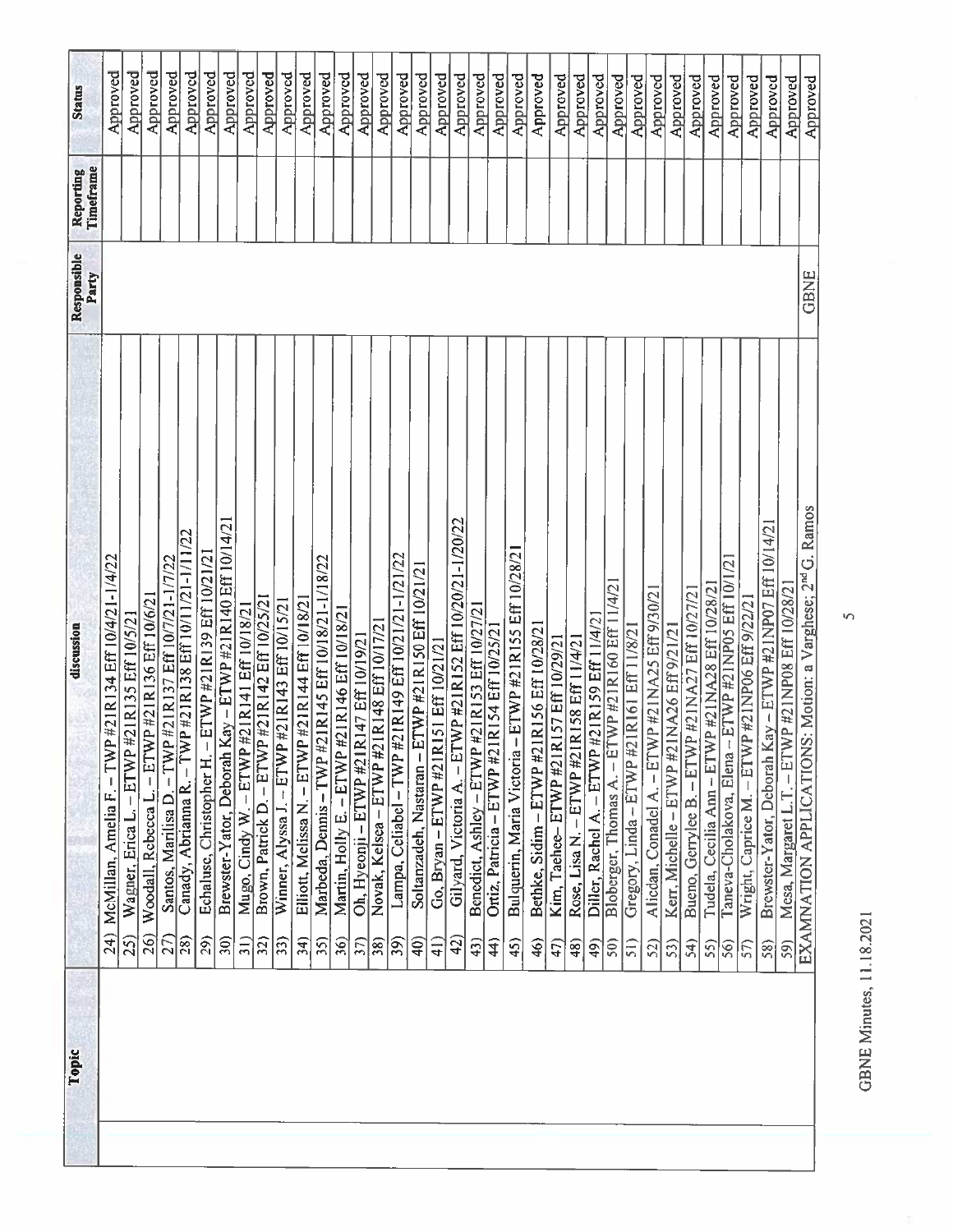| Topic | discussion                                                                      | Responsible<br>Party | Timeframe<br>Reporting | Status        |
|-------|---------------------------------------------------------------------------------|----------------------|------------------------|---------------|
|       | Alicdan, Conadel A. - RN<br>≘                                                   |                      |                        | Approved      |
|       | Babauta, Jasmine - CNA<br>a                                                     |                      |                        | Approved      |
|       | Bargayo, Aiko B. - CNA<br>$\widehat{\bm{c}}$                                    |                      |                        | Approved      |
|       | ⋖<br>Bennett, Johanna P. - CN.<br>$\widehat{+}$                                 |                      |                        | Approved      |
|       | Celso, Arjilaine F. - C NA<br>ၵ                                                 |                      |                        | Approved      |
|       | Claveria, Alice T. - CNA<br>6                                                   |                      |                        | Approved      |
|       | Duffy, Terri L. - CNA<br>$\widehat{\pi}$                                        |                      |                        | Approved      |
|       | Gaviola, Jacklyn Joy - CNA<br>ၜ                                                 |                      |                        | Approved      |
|       | Guayco, Brigette Ann A. - LPN<br>$\widehat{\mathcal{L}}$                        |                      |                        | Approved      |
|       | Hara, Jenielyn – CNA<br>$\widehat{=}$                                           |                      |                        | Approved      |
|       | Leyarofesiug, Lumencensia-C NA<br>$\widehat{=}$                                 |                      |                        | Approved      |
|       | ₹<br>Nieva, Faith Hannah - CN<br>$\widehat{2}$                                  |                      |                        | Approved      |
|       | Pereda, Juanny Q. - CNA<br>$\overline{13}$                                      |                      |                        | Approved      |
|       | Sablan, Jocelyn T. - CNA<br>14)                                                 |                      |                        | Approved      |
|       | X<br>Saunders, Katrina Erika P.<br>$\overline{15}$                              |                      |                        | Approved      |
|       | Tabbada, Roseanne N. - RN<br>16)                                                |                      |                        | Approved      |
|       | Untalan, Samuel M.C. - CNA<br>$\Xi$                                             |                      |                        | Approved      |
|       | Valencia, Charles P. - CNA<br>$\overline{18}$                                   |                      |                        | Approved      |
|       | William, Maxilyn N. - CNA<br>(61)                                               |                      |                        | Approved      |
|       | Erese, Gene Philip - RN: pending documents<br>$\widehat{20}$                    |                      |                        | Conditionally |
|       |                                                                                 |                      |                        | Approved      |
|       | pending documents<br>Santos, Micole G. - CAN<br>21)                             |                      |                        | Conditionally |
|       | TIONS: Motion: a Varghese; 2 <sup>nd</sup> G. Ramos<br>ENDORSEMENT APPLICA<br>ಾ | GBNE                 |                        | Approved      |
|       | Clark, Sarah M. - RN<br>≘                                                       |                      |                        | Approved      |
|       | Evelyn, Shawn C. - RN<br>2)                                                     |                      |                        | Approved      |
|       | Griggs, Zachary L. - RN<br>$\widehat{\phantom{a}}$                              |                      |                        | Approved      |
|       | Michelsen, Abby G. - RN<br>$\widehat{+}$                                        |                      |                        | Approved      |
|       | Miller, Victoria C. - RN<br>ၵ                                                   |                      |                        | Approved      |
|       | Salcedo, Emma G. - RN<br>6                                                      |                      |                        | Approved      |
|       | Stotts, Maria Fe R. - RN<br>$ \widehat{\leftarrow}$                             |                      |                        | Approved      |
|       | pending documents.<br>Maliaman, Alfred - RN:<br>ଛ                               |                      |                        | Conditionally |
|       |                                                                                 |                      |                        | Approved      |
|       | APRN APPLICATIONS: Motion: a Varghese; 2 <sup>nd</sup> G. Ramos                 | <b>GBNE</b>          |                        |               |
|       | $\Delta$<br>Fletcher, Sabrina G. - Ni<br>≘                                      |                      |                        | Approved      |
|       | Kleiner, Antoinette M. - NP<br>$\widehat{\mathcal{L}}$                          |                      |                        | Approved      |
|       | Mesa, Margaret L.T. - NP<br>$ \widehat{\pi} $                                   |                      |                        | Approved      |
|       |                                                                                 |                      |                        |               |

**GBNE Minutes, 11.18.2021** GBXE Minutes, 11.18.2021

 $\bullet$